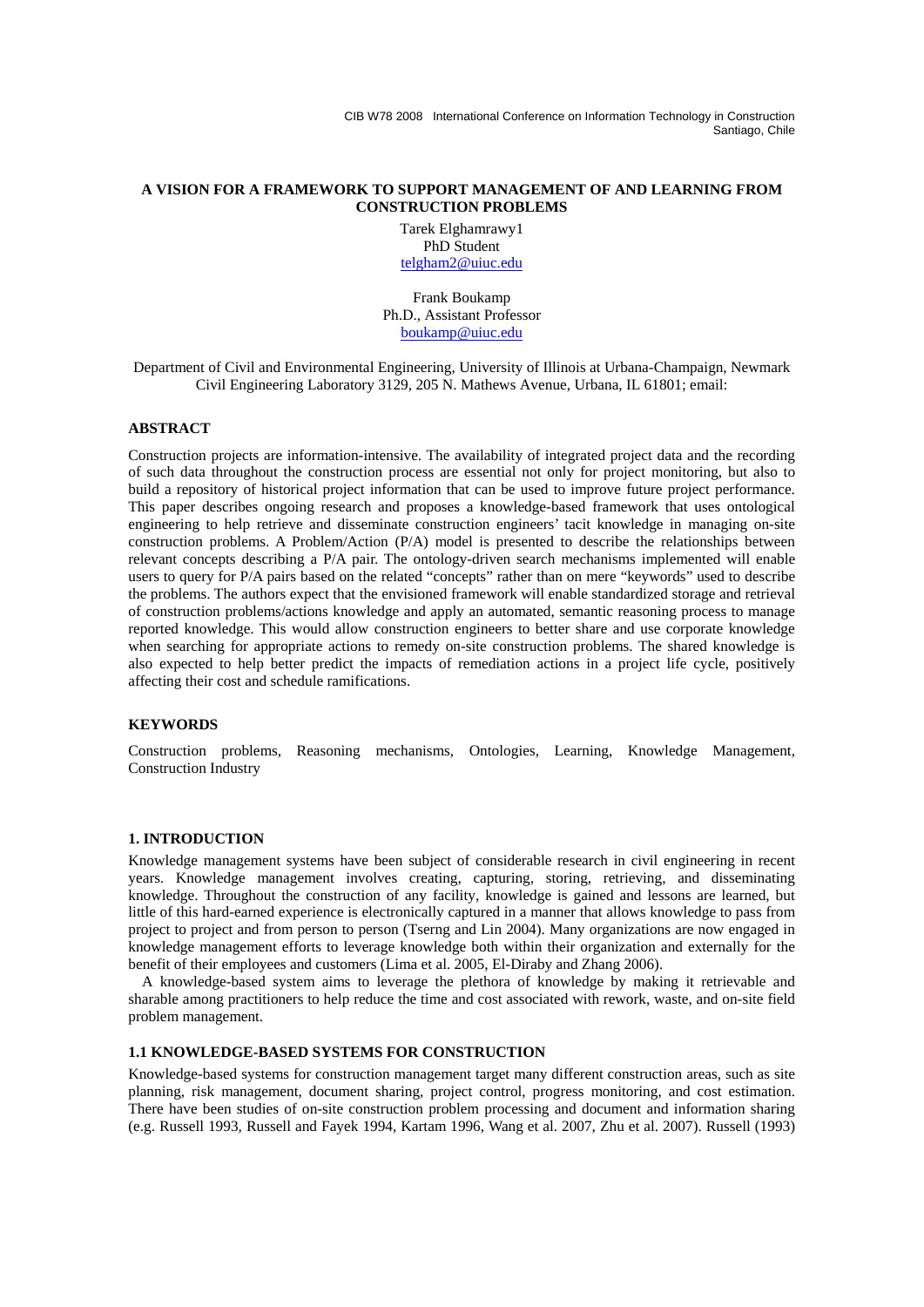developed a computerized program to collect and process site information based on traditional superintendents' daily site reports. In addition, Russell identified a list of problem sources that can result in time, cost, quality, and safety problems at construction sites. Russell and Fayek (1994) developed a framework for automated interpretation of job records to identify problems in activities and suggest corrective actions. The actions were suggested based on activity attributes and problem types. For reasoning, the prototype utilized fuzzy logic combined with expert rules to describe the relationships among the activity attributes, corrective actions, and problem sources. Kartam (1996) presented an interactive knowledge-based system for constructability improvement, where construction lessons were analyzed and classified into the 16 divisions of the Master Format System based on the Construction Specification Institute (CSI). The system included alternative means to information access and multiple views of the knowledge base to improve on-site construction processes. El-Diraby and Zhang (2006) developed a web-based knowledge system to support the representation and utilization of corporate memory in the construction domain. The system used a taxonomy for building construction to retrieve semantically related construction reports and meeting agendas. Moreover, Wang et al. (2007) developed a knowledge-based fuzzy neural network to diagnose problems observed throughout the implementation of professional construction management in Taiwan. Zhu et al. (2007) demonstrated the usability of Industry Foundation Classes (IFCs) for constructing a metadata model for requests for information (RFI) that enhances the retrieval of RFI related information.

### **1.2 SEMANTIC SYSTEMS IN THE CONSTRUCTION INDUSTRY**

Human knowledge can be efficiently presented through semantic systems that utilize ontologies to encapsulate and manage the representation of relevant knowledge (Lima et al. 2005). In computer science, ontologies are a technique used to represent and share knowledge about a domain by modeling the concepts in that domain and the relationships between those concepts (Gruber 1993). Specifically, ontologies provide a knowledge representation form using a system of concept hierarchies (taxonomies), associative relations (to link concepts across hierarchies), and axioms (El-Diraby et al. 2005). Thus, ontologies enable reasoning about semantics between domain concepts and can play a crucial role in representing knowledge in the construction industry (Lima et al. 2005, Rezgui 2006).

 A variety of semantic resources ranging from domain dictionaries to specialized taxonomies have been developed in the construction industry. Among them are BS6100 (Glossary of Building and Civil Engineering terms produced by the British Standards Institution); bcXML (an XML vocabulary developed by the eConstruct IST project for the construction industry); IFC (Industry Foundation Classes developed by the International Alliance for Interoperability); OCCS (OmniClass Classification System for Construction Information) , BARBi (Norwegian Building and Construction Reference Data Library); and e-COGNOS (COnsistent knowledGe maNagement across prOjects and between enterpriSes in the construction domain) (Rezgui 2006, Wang and Boukamp 2007). Amongst these semantic resources, the e-COGNOS project was the first project to deploy a domain ontology for KM in the construction industry and has been tested in leading European construction organizations (Lima et al. 2005).

Practitioners and researchers have acknowledged limitations of the current approaches for managing information and knowledge related to and generated throughout construction projects (Russell 1993, Kartam 1996, Rezgui 2006). Despite the interest and the effort put into knowledge management (KM) by researchers and companies, many of the systems applied are dealing only with abstract documents including reports, manuals, and claims. Little research tackles the tacit knowledge and experience that exists in the heads of engineers and experts, which would have to be semantically formatted in models to allow this knowledge to be shared and disseminated among practitioners (Tserng and Lin 2004).

This paper describes the vision of the authors' ongoing research effort to develop a knowledge-based framework that uses ontological engineering to retrieve and facilitate the dissemination of construction engineers' experience in managing on-site construction problems. The framework will enable standardized reporting of construction problems/actions knowledge and apply an automated, semantic reasoning process to manage the reported knowledge. Problems/actions (P/A) relevant information will be incorporated in this framework together with related decision-making knowledge stored by the construction engineers.

# **2. OBJECTIVE**

The objective of this ongoing research is to identify and understand the semantics amongst heterogeneous construction problems' relevant information as well as their complex interdependencies. This understanding will help in the development of ontologies and model-based adaptive mechanisms that can organize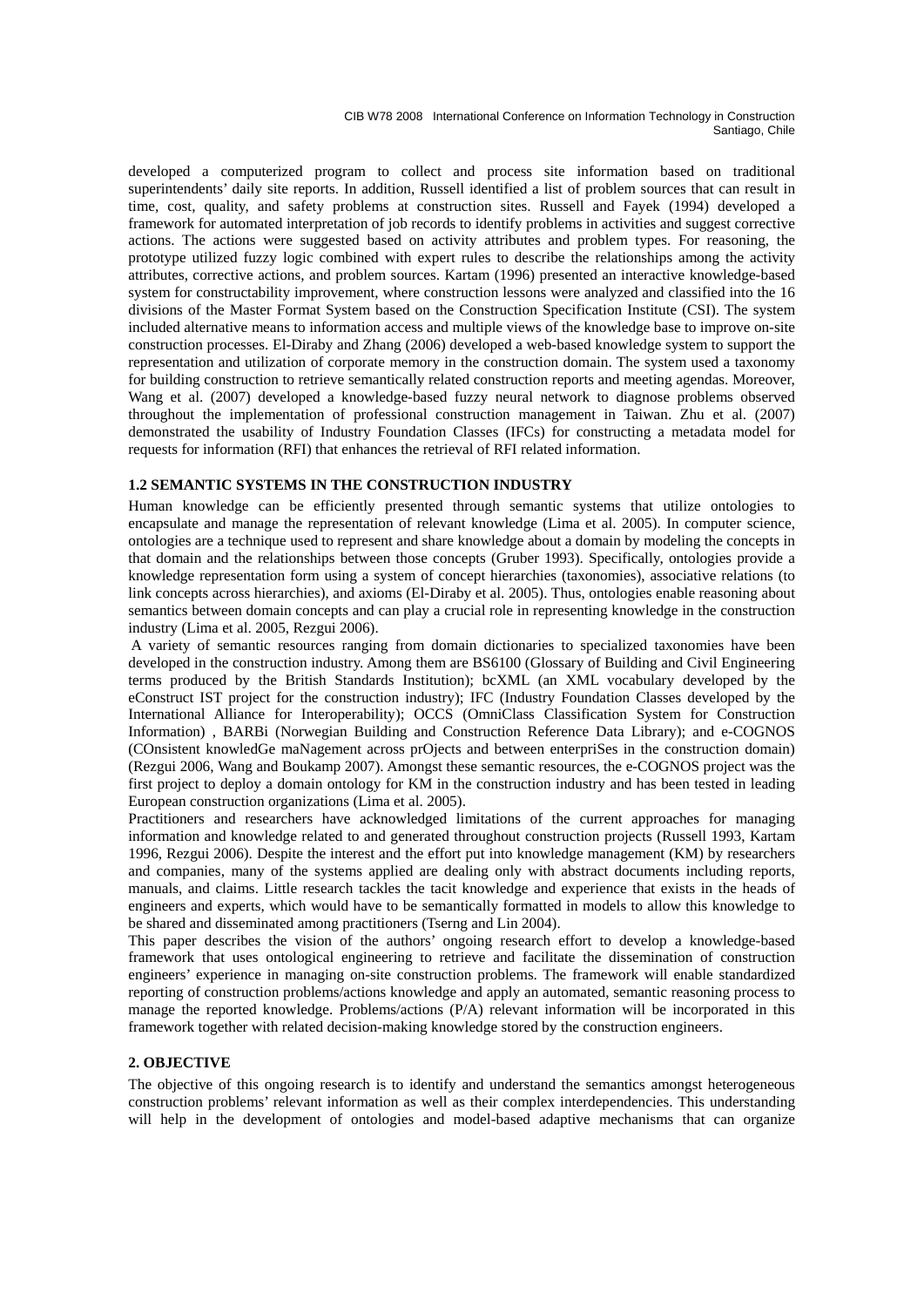problem/action relevant information according to content and interdependencies. In other words, a semantic knowledge-oriented framework will be developed to allow more efficient representation of tacit knowledge related to construction problems. The Construction Problem Framework (or framework for short) will allow construction engineers to efficiently store, and update their construction problem information. In addition, search mechanisms will allow them to semantically refine their search for remediation actions. The standardized management of semantically rich construction problem/action information will support construction managers' efforts in searching and finding specific documents of interest and learning from information about past problems. Thus, the framework is expected to improve problem management at construction sites. To better elaborate the framework's target functionality, an illustrative scenario is presented in the following section.

### **3. ILLUSTRATED SCENARIO**

The following scenario description aims to help better visualize the envisioned framework and its potential benefits to construction professionals.

*Situation:* Bill, a construction engineer, is sitting in his office and thinking of a solution to a construction problem: The concrete samples taken from "Column C12-11 in Building C" do not achieve the required strength. His remediation action will certainly affect the construction process by increasing cost and required time. He has the Construction Problem Framework installed on his laptop.

 According to company policy, Bill has to report any construction problem using the Construction Problem Framework, which then stores the collected information in a shared database on the company's intranet. He now uses the framework to create a record of his concrete strength problem and to search for similar problems that have been reported by other engineers in the company to get ideas about how to solve the problem. The Construction Problem Framework provides a number of ontologies that contain semantic descriptions of *products*, *processes*, *resources*, and *unplanned situations* and their relationships. Since the framework requires a specific structure for describing the core data of a problem, Bill can drag-and-drop concepts from the ontologies to describe the problem. For example, 'column' and 'slab' are classified as building products in the *Product* ontology, and 'concrete' is classified as a material in the *Resource* ontology. This not only allows Bill to perform ontology-based searches when recording a new problem but also supports building a database containing the corporate memory of construction problems related to semantically defined concepts. Bill can also add comments and attach sketches and photos in order to fully describe the problem. Now, Bill chooses the concepts 'column', 'cast-in-place', and 'concrete' to describe his problem. The first step is finished.

The search tool offered by the Construction Problem Framework allows Bill to navigate the company's P/A database searching for problems similar to the current problem. Since the system's ontologies specify that the concepts 'formwork', 'rebar', and 'curing' are related to the concepts 'cast-in-place' and 'concrete', the system identifies problem/action (P/A) records that are related to all of these concepts. After retrieving the records, the system allows Bill to change the automatically identified search parameters. Bill indicates that the concepts 'formwork' and 'rebar' are irrelevant to his problem, but he's glad that the system identified the related concept curing for him. Finally, his search results in the identification of exactly three P/A records. He reviews each of these records and finds out that one of the recorded actions can possibly be applied to his problem. To get further details about this potential solution, he contacts Mrs. Miller who created the report and works in the East Coast Division of his company. Now Bill has identified a plan to solve his problem using a slightly modified version of Mrs. Miller's approach. The second step is finished.

Bill considers using Carbon Fibers to support the column instead of demolishing and reconstructing, and calculates the additional cost and time required as relative consequences to this action and updates his problem/action record in the system. After the successful implementation of this solution, Bill updates the problem record a final time to add a solution evaluation, which contains information about the effects of the solution on the project, such as the related cost increase and schedule delay, so other engineers can draw upon his knowledge in the future. The third and final step is finished (see Fig. 1).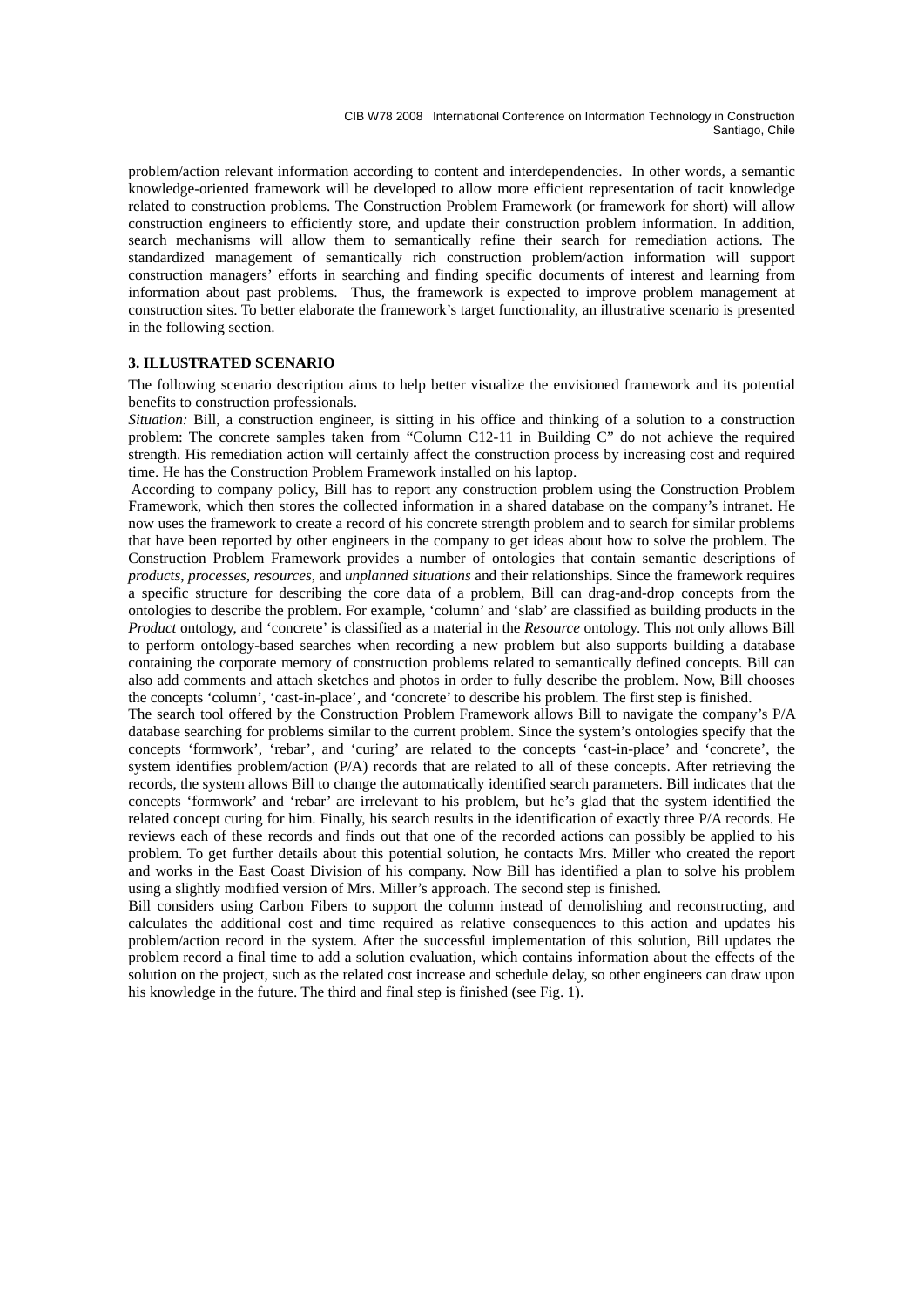

Figure.1: IDEF0 depicting the Construction Problem/Action Information Retrieval Process The framework and the framework requirements are identified and described in the following sections.

### **4. THE FRAMEWORK STRUCTURE**

The authors envision the framework to consist of two layers, as illustrated in Fig. 2:

Service layer: the service layer offers the user interface (UI) functionalities for the system. A set of functionalities is provided as separate services which respond to user requests and forwards them to the knowledge task manager in the system layer. The service layer will allow the user to access different functionalities to store the new construction problem related information, update existing information, search for specific information related to problems, and to maintain and update the related ontologies. The control of the control of the control of the control of the control of the control of the control of the control of the control of the control of the control of the control of the control of the con

Since the functionalities are provided as services, they can be easily integrated in a company's existing knowledge management system.

- System layer: The knowledge management system layer supports all the services provided by the system. It processes user requests coming from the service layer. The system layer consists of the following components, which are described in greater detail in the following sections:
	- 1. Problem/Action Model
	- 2. Problems/Actions Database
	- 3. Ontologies
	- 4. Knowledge Task Manager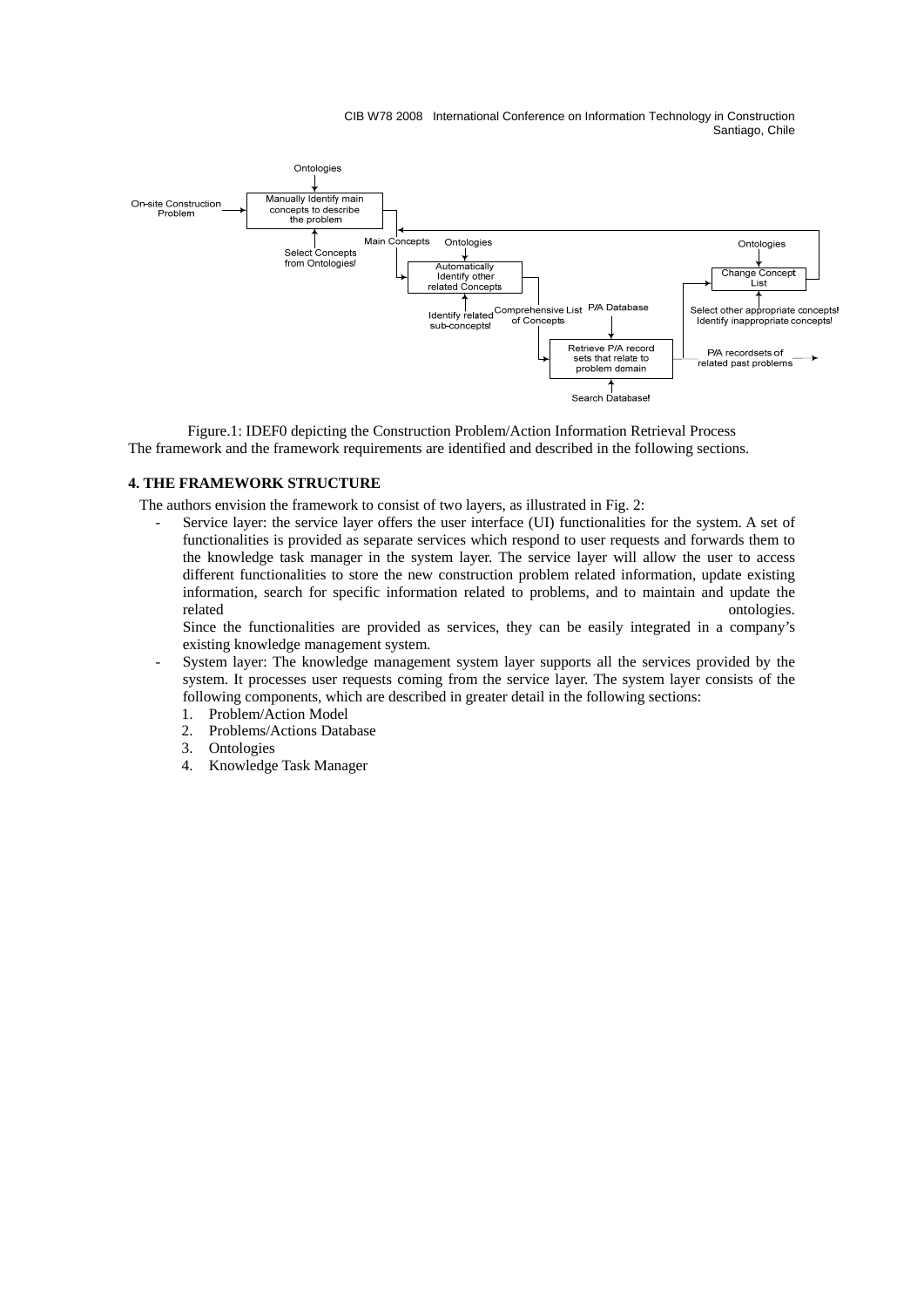

Figure 2: The Construction Problem Framework Main Platform

#### **4.1 PROBLEM/ACTION MODEL**

Several researchers have defined construction problems as unplanned situations leading to detrimental effects on construction project aspects (e.g. Mitropoulos and Howell 2001, Levy 2007). A common similarity between construction projects is that each problem encountered is paired with a set of corrective actions taken to overcome the problem. Russell and Fayek 1994 claimed that construction activities can be described in a set of attributes and be incorporated in a model together with problem sources and corrective actions.

Building on these ideas, the authors of this paper developed an ontological model to describe the structure of construction problems with respect to the relationships between relevant concepts that should be stored in the Problem/Action model to describe Problem/Action pairs. The Problem/Action ontology can be summarized as follows: Construction problem knowledge is encapsulated in a model, where a set of *Construction Problems* reported by a set of *Actors* result from a set of *Unplanned Situations* in a *Project* and refer to a set of *Processes*, which produce a set of *Products* that utilize a certain combination of *Resources*. *Construction Problems* result in *Problem Consequences,* which are identified according to a set of *Technical Topics* and are solved by a set of *Problem Resolving Actions*.

The Problem/Action Model developed out of this Problem/Action ontology combines only 10 concepts. This allows the model to be generic enough to be applicable to all on-site construction problems in general, while being specific enough to support the envisioned ontological engineering approaches described in the succeeding sections, which will support more efficient knowledge storage, retrieval and dissemination. A UML diagram of the Problem/Action Model is shown in Fig. 3.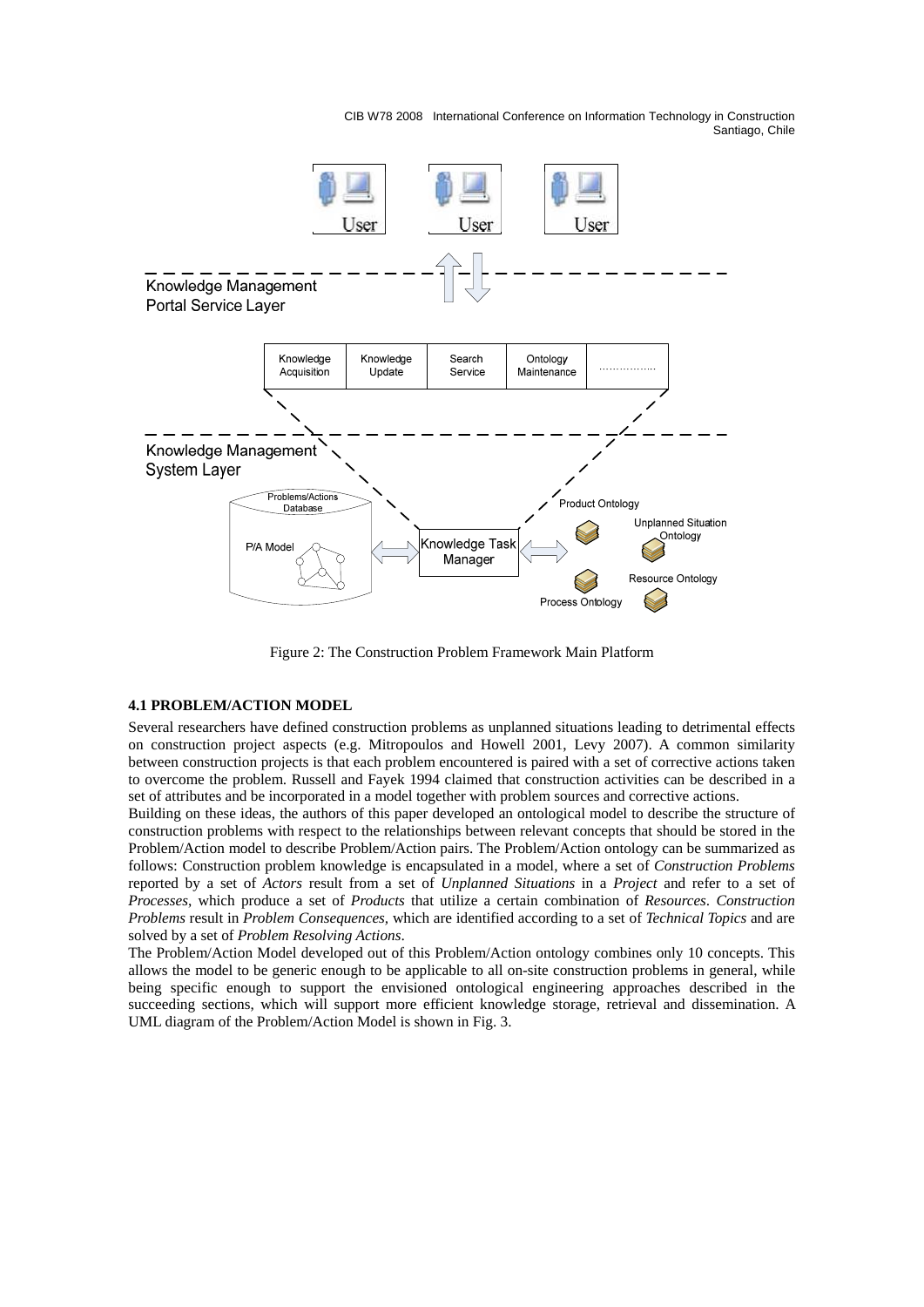

Figure 3: UML diagram of the Problem/Action Model

It should be noted that this Problem/Action model contains six concepts predefined in the e-COGNOS domain ontology, namely Project (PJ), Process (PR), Product (PD), Actor(AC), Resource (RE), and Technical Topics (TT). This allows for integration of the Problem/Action model with other models developed in the context of e-COGNOS.

# **4.2 ONTOLOGIES**

Some of the above mentioned concepts used to describe a Problem/Action pair should be extended and represented through a number of ontologies, from which specific sub-concepts can be chosen that will be linked to the P/A pair in the P/A database. The authors propose to use an initial set of four ontologies: *Product* ontology, *Process* ontology, *Resource* ontology, and *Unplanned Situation* ontology. Among the specific sub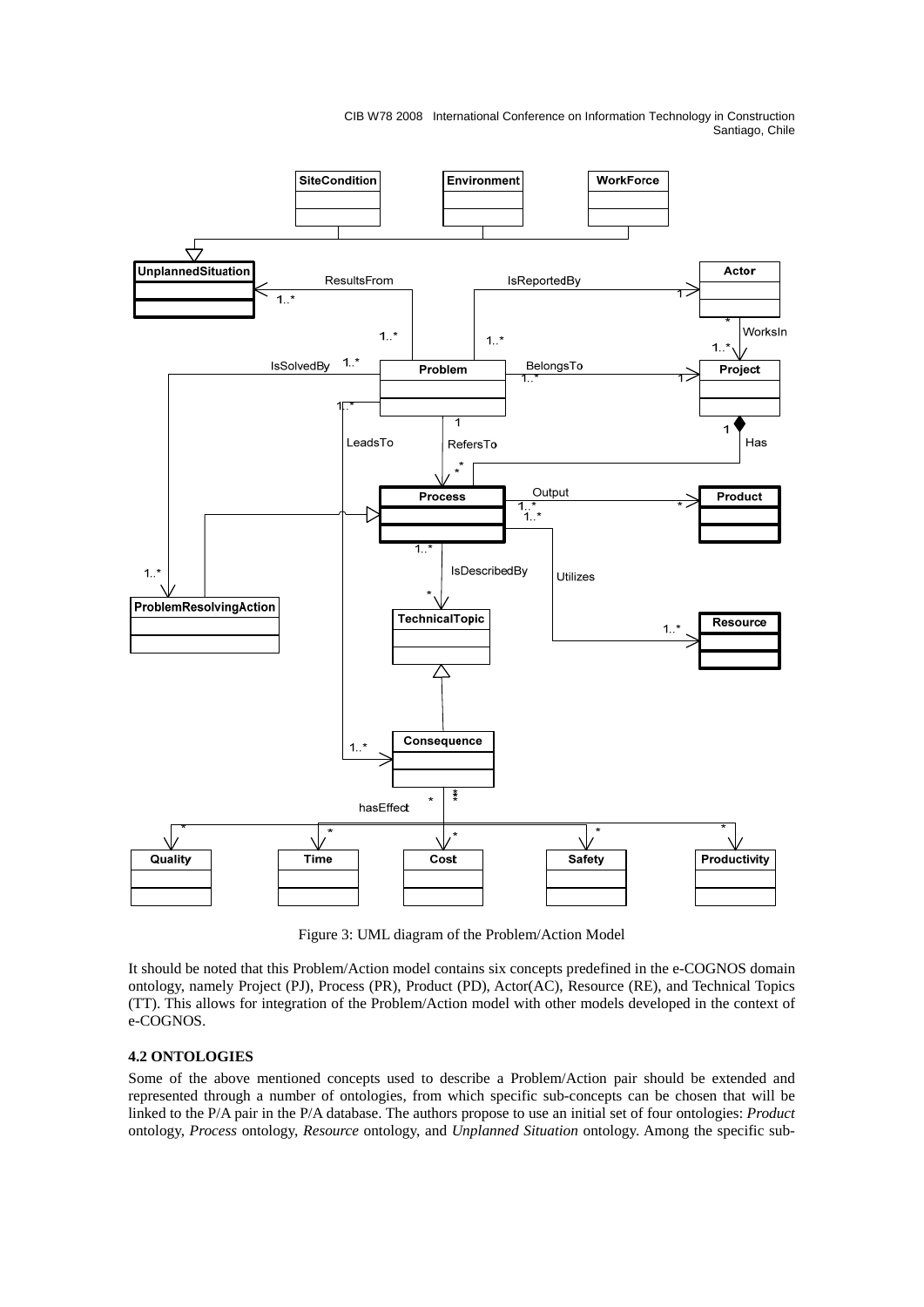concepts represented in each of these ontologies, the user will only have to select suitable concepts that describe his/her problem. Upon linking these ontologies to our P/A model, the user will gain access to the concept scheme, which provides access to related concepts as well. On the one hand, the relationships between the concepts can help guide the user in choosing the appropriate terms for the problem description. On the other hand, this setup will support the ontology-driven search mechanisms in returning more significant results relevant to the search parameters specified by the user when searching for similar problems in the database.

Various taxonomies have been developed that have the potential to serve as a starting point for developing the required sub-concept ontologies. Among these taxonomies are BS6100, bcXML, ISO 12006-2, IFC, OmniClass, and BCTaxo (El-Diraby and Zhang 2005, Rezgui 2006). The *Product* ontology, *Process* ontology, and *Resource* ontology are predefined in BCTaxo and can be further extended in our framework (El-Diraby and Zhang 2005). The forth ontology representing the *Unplanned Situation* builds on previous research performed by Russell (1993) and Russell and Fayek (1994) to identify problem sources. The later research identified various problem sources and grouped them in 10 categories. A partial list of Product, Resource, Process, and Unplanned Situation taxonomies is represented in Fig. 4.

The ontologies will be stored in OWL (Web Ontology Language) files in the system and will be kept separated from the P/A database. This will allow the administrator to modify and update the ontologies with new concepts without altering the P/A database. A full description of the database functionalities is given in the following section.

# **4.3 PROBLEM/ACTION DATABASE**

 The P/A database is a relational database that holds the problem/action pair information. The information in the P/A database will be structured according to the P/A model described earlier. Documents, such as sketches, comments, and pictures needed to describe a construction problem and action will be embedded in the P/A database through links to the files. Similar to MIA's approach (MIA 1998), the data stored in the database will be classified into 2 groups: Administrative data and Problems/Actions data. The database stores administrative data in an *authentication* table that stores user-names and passwords to provide different levels of access and keeps track of different users of the system.

The P/A information for each problem is stored separately in the database. The *problem* and *action* related tables will allow the user to store links to any documents, photos, and sketches related to the problem or the action. Each class of the P/A model is represented in tables. The user will be able to identify the *Product*, *Resource*, *Process*, and *Unplanned Situation* describing concepts using the ontologies. The identified concepts chosen from the ontologies will be stored in appropriate tables in the database.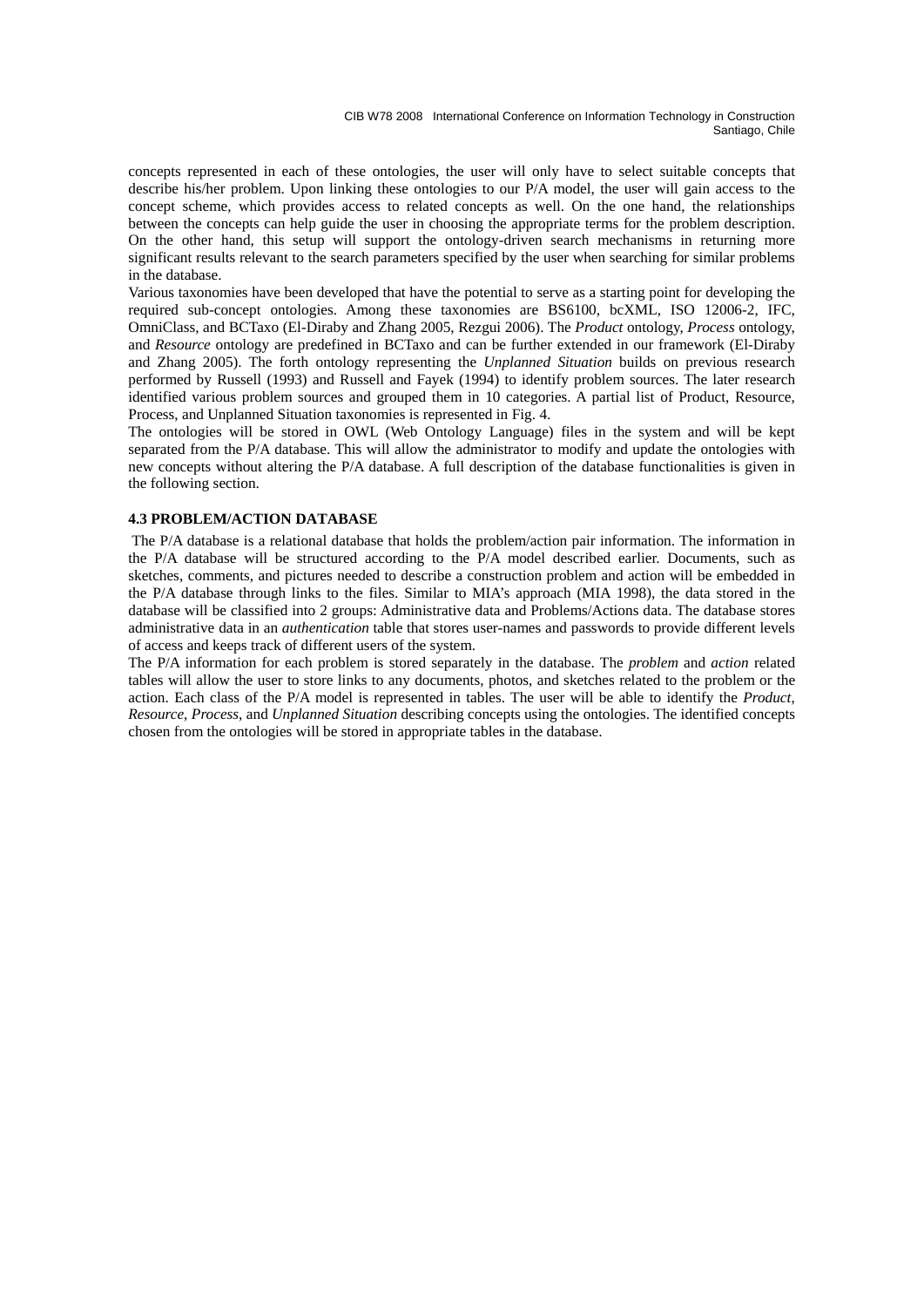| Product                               |
|---------------------------------------|
| - Software                            |
| - Basic Products                      |
| - Management Product                  |
| - ConstructionComplex                 |
| - Civil Product                       |
| - Industrial Product                  |
| - Building Product                    |
| - Column                              |
| Slab                                  |
| - Foundations                         |
| - Construction Aid                    |
|                                       |
| Resource                              |
| - Material                            |
| Concrete                              |
| - Aggregate                           |
| Cement                                |
| Sand                                  |
| Equipment<br>$\overline{\phantom{0}}$ |
| Heavy Machinery<br>$\sim$             |
| Drilling Equipments                   |
| - Labor                               |
| - Software                            |
| .                                     |
| Process                               |
| - Design Process                      |
| - Operation Process                   |
| <b>Construction Process</b>           |
| <b>Conc. Construction Process</b>     |
| Cast in Place Conc.<br>$\mathbf{r}$   |
| <b>Earth Removal Process</b>          |
| <b>Maintenance Process</b>            |
| <b>Electronic Process</b>             |
|                                       |

| <b>Unplanned Situation</b>   |
|------------------------------|
| Site Condition               |
| - Cleanliness                |
| - Site Unavailability        |
| - Storage Space              |
| - Ground Condition           |
| Consultant/Architect         |
| Payment Delays               |
| - Changes                    |
| - Site permission            |
| Drawings                     |
| - Errors                     |
| Insufficient Information     |
|                              |
| Workforce                    |
| - Lowskill Level             |
| - Unsafe Practices           |
| Work                         |
| <b>Subcontractors Errors</b> |
| Rework                       |
| Supplies/Equipment           |
| Material Inspection          |
| Equipment Breakdown          |
|                              |

Figure 4: A partial list of Product, Resource, Process, and Unplanned Situation taxonomies

The database server is centralized on the organization's main system. A firewall can be built to protect the system database against intrusion. Project participants may have access to all or some of the problem/action information through the organization's Intranet, as determined by their levels of access authorization (Tserng and Lin 2004). Any information about a construction problem can be stored in and obtained from the system database only through a secure interface that requires each user to log in.

### **4.3 KNOWLEDGE TASK MANAGER**

The knowledge task manager is responsible for processing the service request from the service layer. When the user starts to provide new information to the system, the task manager links the ontologies to the application view to assist the user in exactly defining the product, resource, process, and the unplanned situation information relevant to the problem. Subsequently, the task manager stores the new problem information in the P/A database.

The task manager controls the search process by again linking the ontologies to the application view so the user can define the search boundaries, keywords, and relationships. Once the search parameters are defined and provided to the task manager, it creates a link to the P/A database and searches for existing problem/action records using ontological reasoning mechanisms. Those reasoning mechanisms are described in the following section.

### **5. REASONING MECHANISM**

When the system is implemented at an organization's intranet, users will be able to query for problems/actions based on the related "concepts", rather than on mere "keywords" used to describe the problems. Similarly,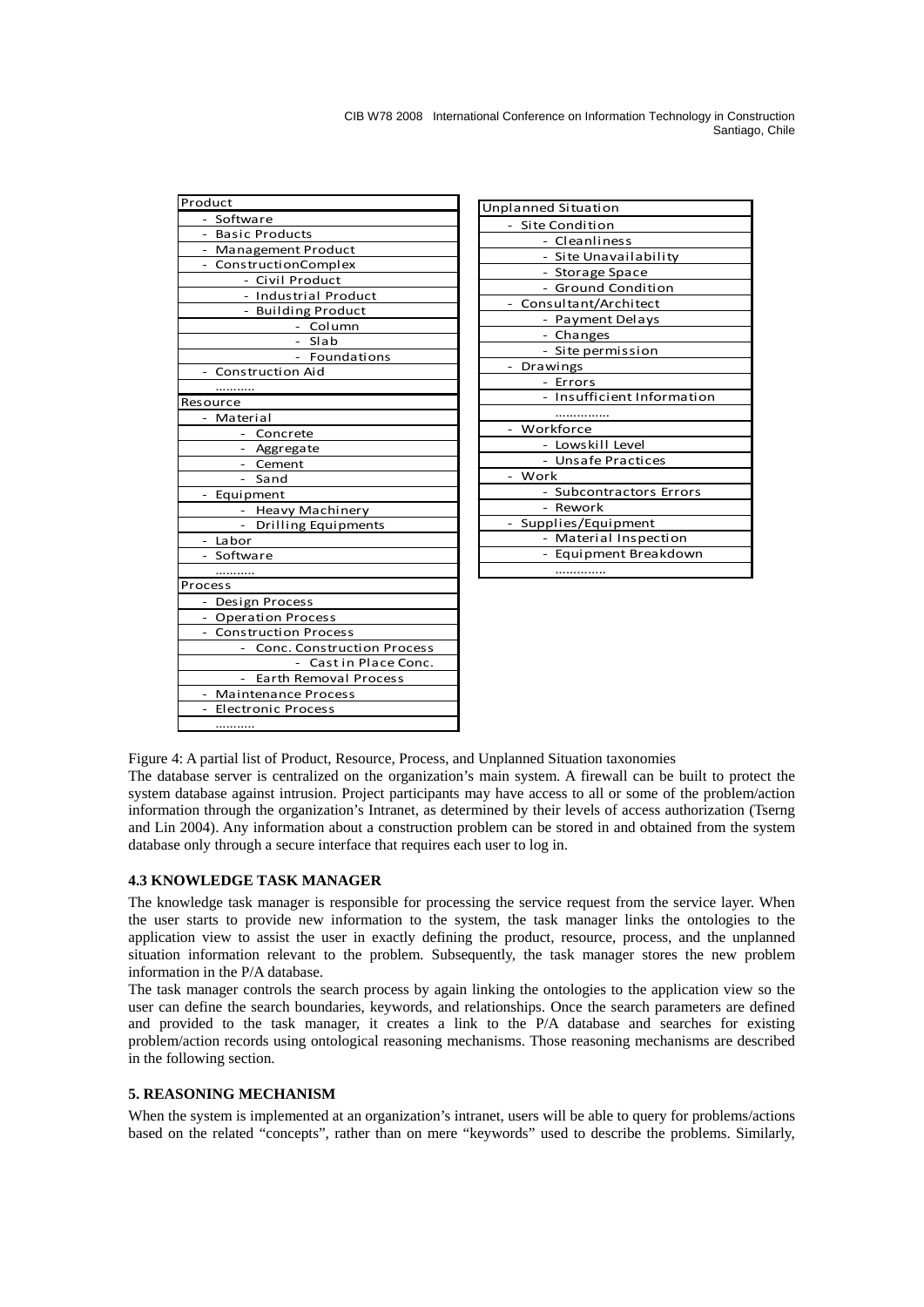when a user saves problem/action information to the corporate database, it will be classified according to the related concepts, which are defined through the ontologies in the system. The ontology-driven search mechanisms return more significant results than those generated by a traditional keyword search mechanism.

To define search parameters, a user will be able to select concepts from the ontologies in the system. Each of the concepts is linked to other related concepts through ontological relationships. These ontological relationships allow the reasoning mechanism to determine what other problem records are filed under other concepts that are related to the concepts chosen by the user.

For example, let us assume that the construction engineer is indexing a construction problem similar to the one described in the illustrative scenario. A number of keywords come to the engineer's mind for describing the problem: Column, Concrete, Strength, Cast-in-place. The construction engineer will then select the concepts related to these keywords. Based on this methodology, the concept Column will be retrieved from the Product Ontology, the concept Concrete will be retrieved from the Resource Ontology, and the concept Cast-in-place will be retrieved from the Process Ontology (see Fig. 4).

The main problem of information search is that the majority of information search mechanisms are primarily based on keywords; and "words" alone don't have meaning or semantics (Lanin and Lyadova 2007). When the construction engineer searches for problems similar to a 'cast-in-place concrete column' problem through a traditional keyword-based search, he/she might end up finding unrelated problems, e.g. "pre-cast Concrete" problems if "Concrete" was a keyword used for the search. If the keyword combination "cast-in-place concrete" is used, problems related to cast-in-place concrete will be retrieved, but "concrete pouring" problems that do not contain the keyword "cast-in-place concrete" in their description, will not be retrieved, even though they are related.

The envisioned approach uses an ontology-driven search mechanism that uses knowledge about the relationships between concepts. For example, when the user selects the process concept "Cast-in-Place" and the resource concept "Concrete", the system will be able to determine that problems related to "cast-in-place concrete" should be retrieved, while problems related to "precast concrete" should be ignored. Additionally, the system can highlight other problems related to cast-in-place concrete, such as formwork problems, rebar problems, curing problems, etc. Through re-adjusting the search parameters, e.g. by selecting the resource concept "formwork" as inapplicable, the user can improve the search results.

 Also, the user can generalize his/her query for problems by selecting more general concepts, e.g. "Concrete" as a Resource, "Building Product" as a Product, and/or "Construction Process" as a Process. The system then will return records of problems that encompass not only concrete columns but also slabs and foundations (see Figure 2). In addition, the construction engineer will have access to the personnel (actor) who reports the problem so he/she can contact him/her personally to get feedback on a specific technical issue.

# **6. SUMMARY AND CONCLUSION**

This paper presented an overview of a system currently being developed and researched by the authors. The system is a knowledge-based framework that shall help retrieve and disseminate construction engineers' experience of managing on-site construction problems. The framework is envisioned to enable standardized reporting of explicit and tacit knowledge about construction problems/actions and will apply an automated, semantic reasoning process to manage the reported knowledge. The framework can be integrated with different construction semantic resources such as e-COGNOS and BCTaxo. A Problem/Action (P/A) ontological model has been presented to describe the relationships between relevant concepts describing a P/A pair. The Problem/Action model developed combines ten concepts. A set of four ontologies *- Product* ontology, *Process* ontology, *Resource* ontology, and *Unplanned Situation* ontology *-* will be used to help conceptualize four of the concepts represented through the P/A model.

The framework is envisioned to be implemented at an organization's intranet. Therefore, users will be able to query for problems/actions records based on the related "concepts" rather than on mere "keywords" used to describe the problems. Ontology-driven search mechanisms are implemented to respond more efficiently to construction engineers' queries, thus returning more significant results than those generated by a traditional keyword search mechanism. The standardized management of semantically rich construction problem/action information will support construction managers' efforts in searching and finding specific documents of interest and learning from information about past problems. Thus, the framework is expected to improve problem management at construction sites.